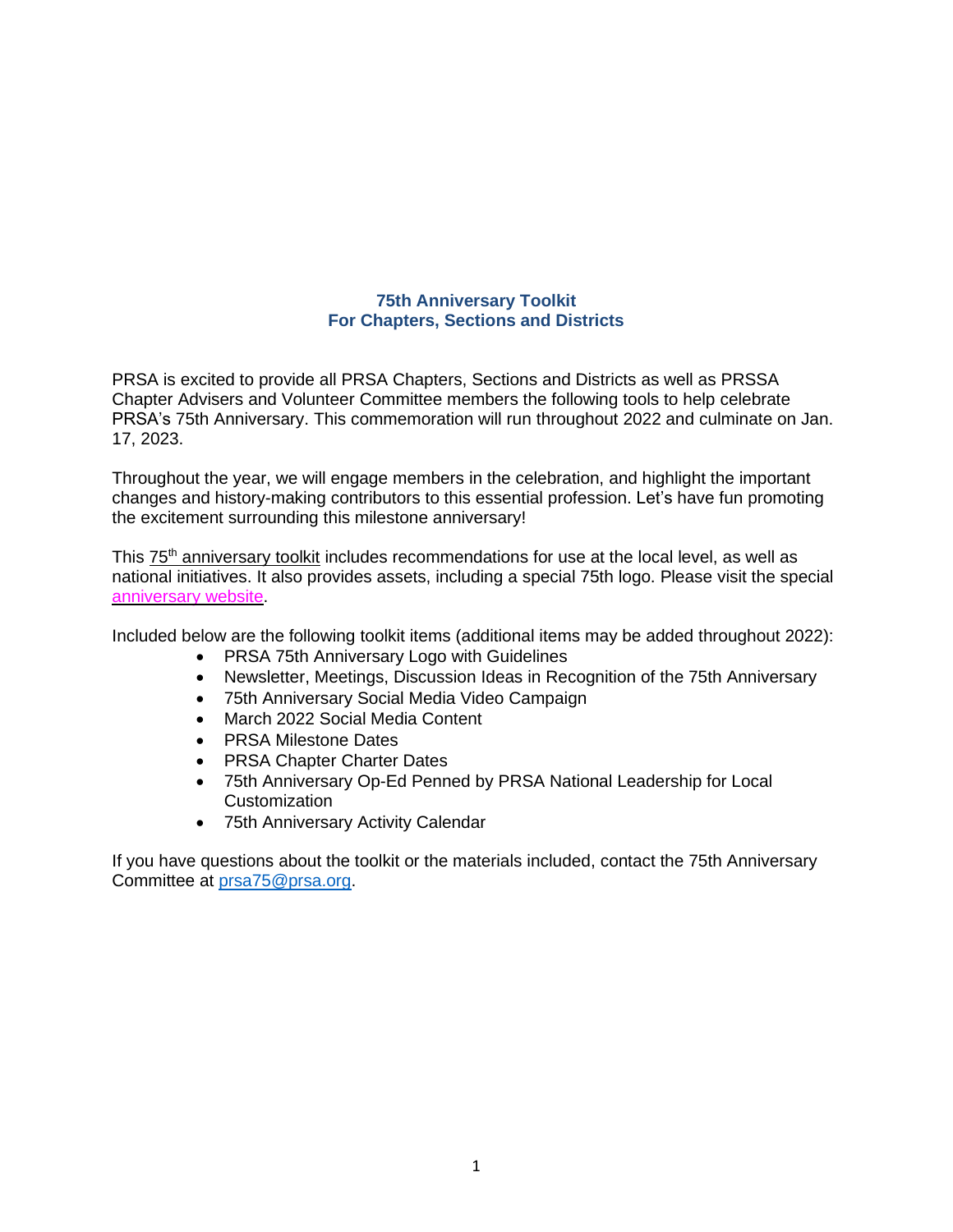#### **Chapter/District/Section 75th Anniversary Social Campaign** *What Does PRSA's 75th Anniversary Mean to Me?*

Anniversaries are an important part of life. They remind us of important events — personal, professional and cultural.

The 75th Anniversary of PRSA is our chance to reflect on the organization's history and accomplishments, and thank those who have contributed to its success along the way. It's an opportunity to build a greater sense of pride in our organization.

Celebrations also allow us to create new memories — memories that are personal, organic and authentic. That's the purpose of this social media-based 75th Anniversary campaign for PRSA.

#### **About the Campaign**

To commemorate this diamond anniversary milestone, PRSA wants to hear from you, our members. That's why we are launching this campaign. It is intended to be:

- Organic
- Member-centric
- Authentic
- Not structured

#### **Chapter Presidents, District Chairs, Section Chairs: Video**

For this campaign, we want you to upload a short video message — no longer than 30 seconds — posted to your personal and Chapter, District and/or Section social media platforms. The video should answer one straightforward but important question:

*What does the 75th PRSA Anniversary mean to me?*

Together, we can utilize our thought leadership abilities and professional platforms to not only advocate for our industry, but also share our unique perspectives and experiences with a diverse and potentially far-reaching audience.

For an example of what we're after, check out the video created by PRSA [National](https://jwp.io/s/1q1mPKUv) Board [Member](https://jwp.io/s/1q1mPKUv) Heide Harrell, APR.

To that end, please post your video between now and April 30, 2022, using the hashtag #prsa75 and share it with the PRSA 75th Anniversary Committee (prsa75@prsa.org). Don't forget to share with your local PRSSA Chapters as well.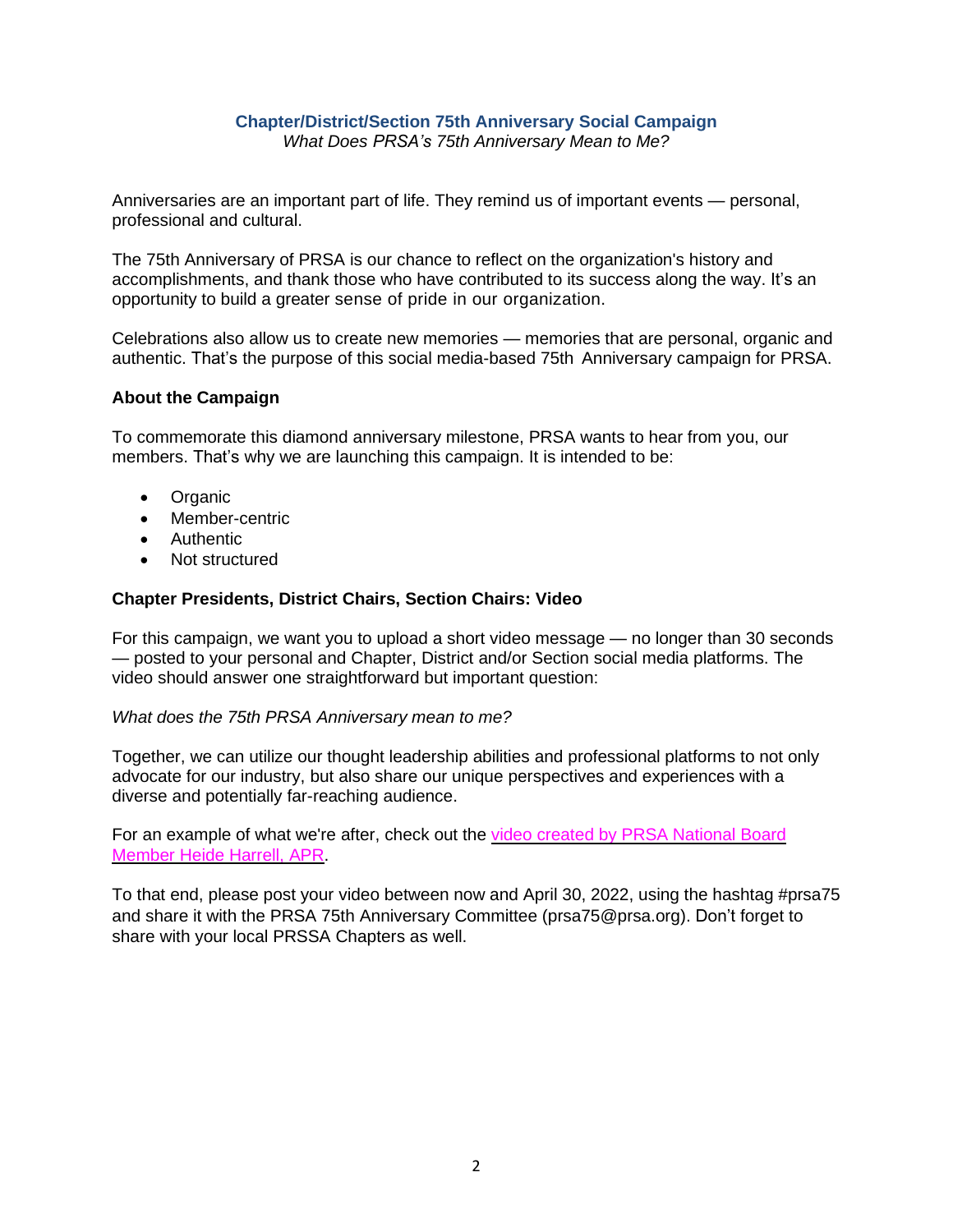# **Newsletter, Meetings, Discussion Ideas in Recognition of PRSA's 75th Anniversary**

Shared below are some sample story ideas for Chapter, District and/or Section newsletters and celebrations. These are simply thought starters, and we encourage you to showcase your creativity with PRSA headquarters during this anniversary year.

- Local Chapter history
	- o Build a page to share when your Chapter was founded as well as major milestones, important contributors and Past Presidents at the local level.
	- o Highlight past leaders at the Chapter, District or Section level to bring historical consideration to the Presidents/Chairs and their specific accomplishments.
	- o Highlight the most seasoned Chapter member and provide them with an opportunity to discuss the changes they have witnessed within the profession.
	- o Recognize new and returning members.
	- o Ask Chapter members to bring one piece of PR memorabilia to create a time capsule and potentially open on your Chapter's next milestone anniversary.
- Local Journalist Engagement
	- o Host a panel of local journalists on the impact of public relations in their profession.
	- o Host a discussion of the Top 10 Innovations in PR from journalists' perspective.
	- o Host a roundtable discussion on the future impact of artificial intelligence and technology on PR, inviting the journalist's perspective.
- Conduct a PRSA Gives Back Program:
	- o Select two/three local nonprofits for a roundtable discussion with PR professionals who can provide pro bono ideas.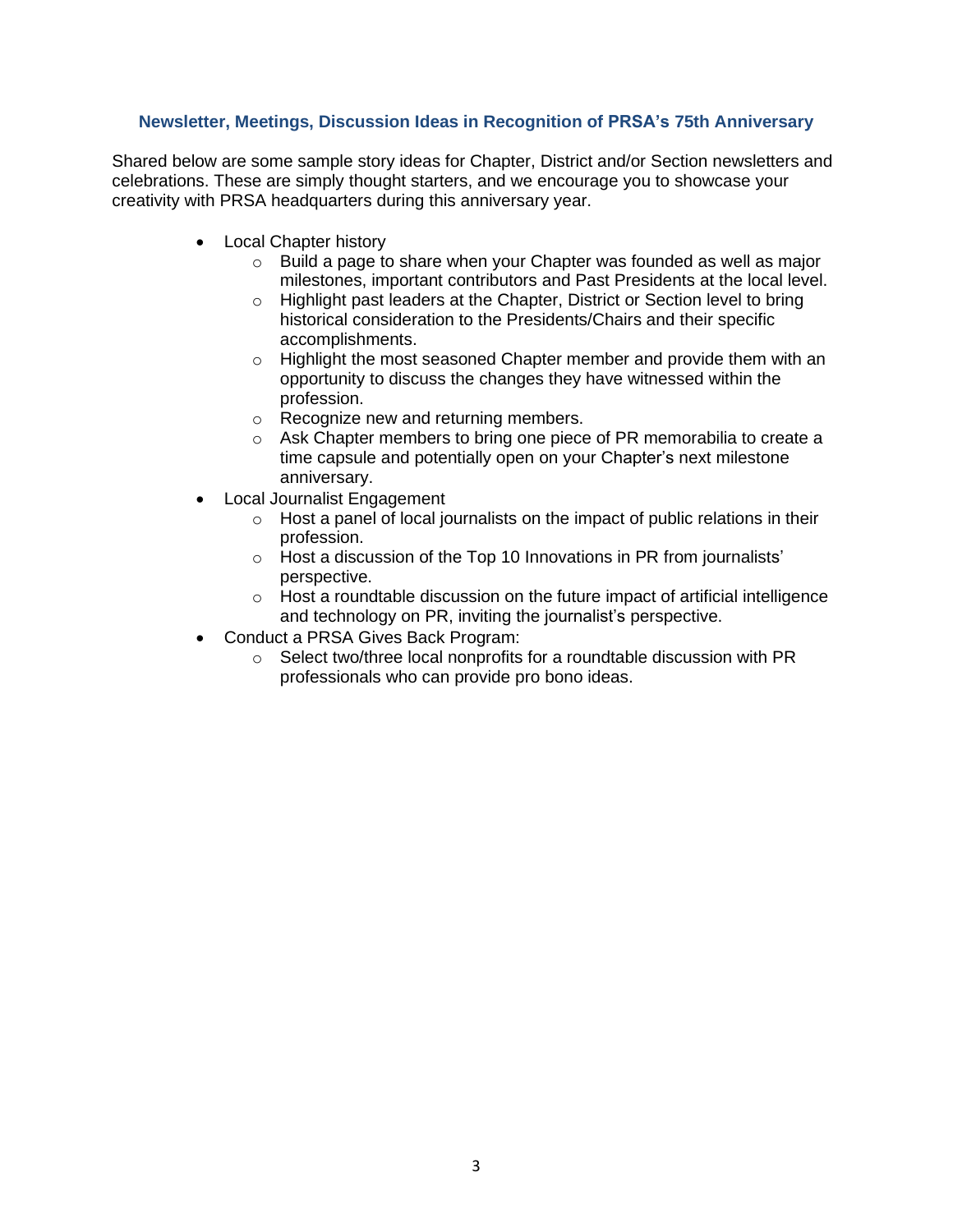# **75th Anniversary Mark**

PRSA has developed a special graphic mark for use in recognizing the 75th Anniversary. The 75th mark is not a stand-alone logo and does not replace the PRSA logo; review the  $75<sup>th</sup>$ [Anniversary Logo](https://prsa365-my.sharepoint.com/:f:/g/personal/andrea_prsa_org/Ev2UTzwDZ4NKj8IDiPz6kPsBfNPS9mSccJQUVTn-UBwFjQ?e=n7eUaP) Guidelines. Please continue to use the [PRSA](https://www.prsa.org/docs/default-source/about/prsa-brand-guidelines.pdf?sfvrsn=633813a6_18) logo per the PRSA Brand [Identity Guidelines.](https://www.prsa.org/docs/default-source/about/prsa-brand-guidelines.pdf?sfvrsn=633813a6_18) Consider embellishing your website, letterhead, program promotions, news releases and more with the addition of this 75th Anniversary mark.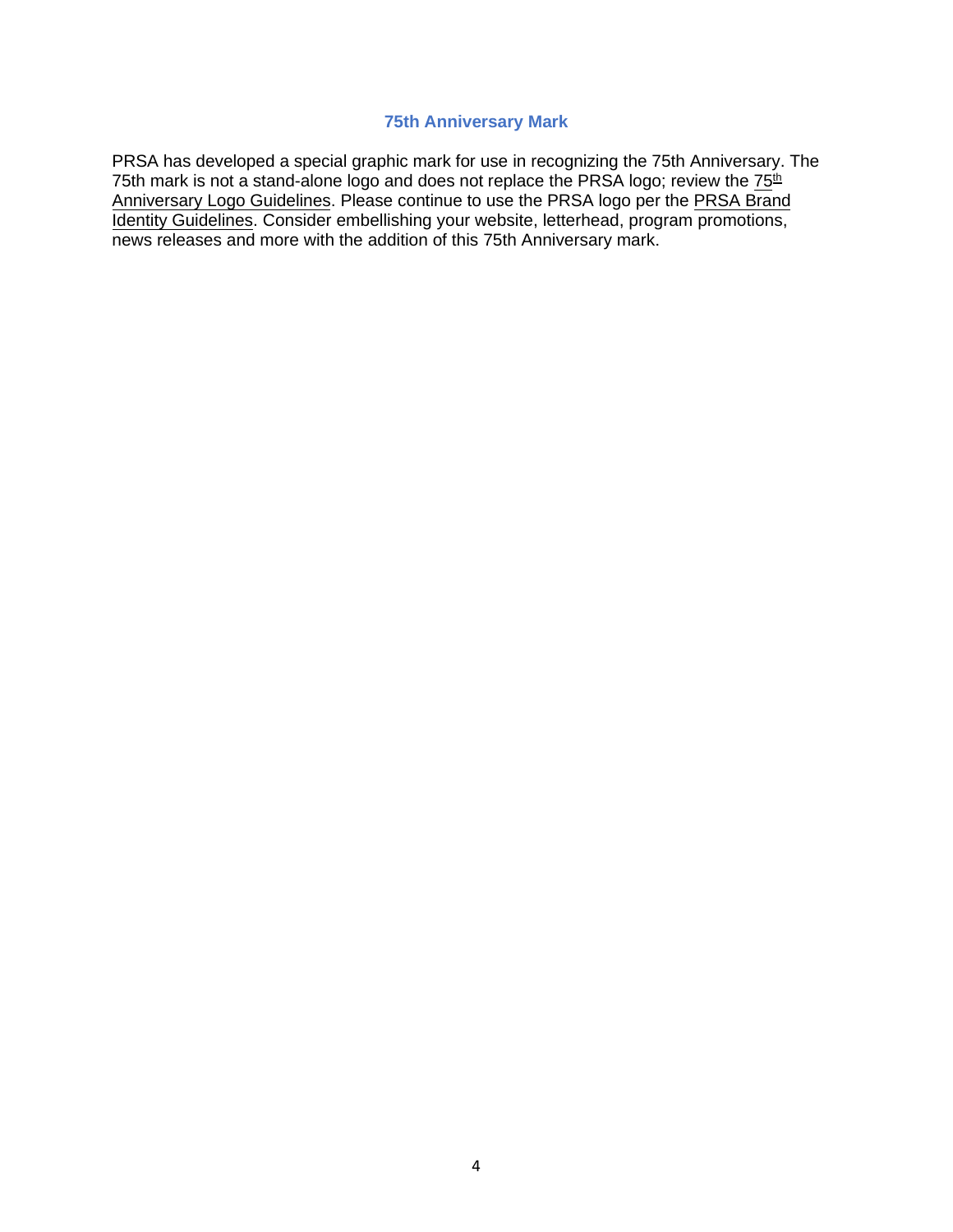# **75th Anniversary Activity Calendar & Suggested Tie-ins**

|                            | <b>FEBRUARY 2022: 75th Anniversary Launch Recognition and Black History Month</b>                                                                                                                                                             |
|----------------------------|-----------------------------------------------------------------------------------------------------------------------------------------------------------------------------------------------------------------------------------------------|
|                            | Week of February 21 <sup>st</sup> : Announcement on social channels re: the launch of the<br>PRSA 75th anniversary website                                                                                                                    |
| website                    | Social media posts and/or newsletter articles on Black PR notables as found on the                                                                                                                                                            |
|                            |                                                                                                                                                                                                                                               |
|                            | <b>MARCH 22: Women's History Month</b>                                                                                                                                                                                                        |
|                            | Social media posts and/or newsletter articles on Female PR notables as found on the<br>PRSA 75th anniversary website                                                                                                                          |
|                            |                                                                                                                                                                                                                                               |
| <b>APRIL 22: Earth Day</b> |                                                                                                                                                                                                                                               |
|                            | Social media posts and/or newsletter articles on campaigns that have encouraged<br>discussion on climate change as found on the prsa.org/prsa75 site (i.e., -<br>Communications and the Climate Change Movement, and Greta Thunberg's message |

**MAY 2022:** *American Asian Pacific Islander Month*

Social media posts and/or newsletter articles on AAPI notables as found on the [PRSA](https://prsa.org/prsa75) [Anniversary](https://prsa.org/prsa75) website

**JUNE 2022:** *LGBTQ Pride Month*

to the World)

Social media posts and/or newsletter articles on LGBTQ+ leaders and notables as found on the PRSA [Anniversary](https://prsa.org/prsa75) website

# **JULY 2022**

Celebrate Independence Day by highlighting government and public affairs strategic communicators in your community.

**AUGUST 2022:** *Back-to-School*

PRSSA Back to School/The Future of the PR Industry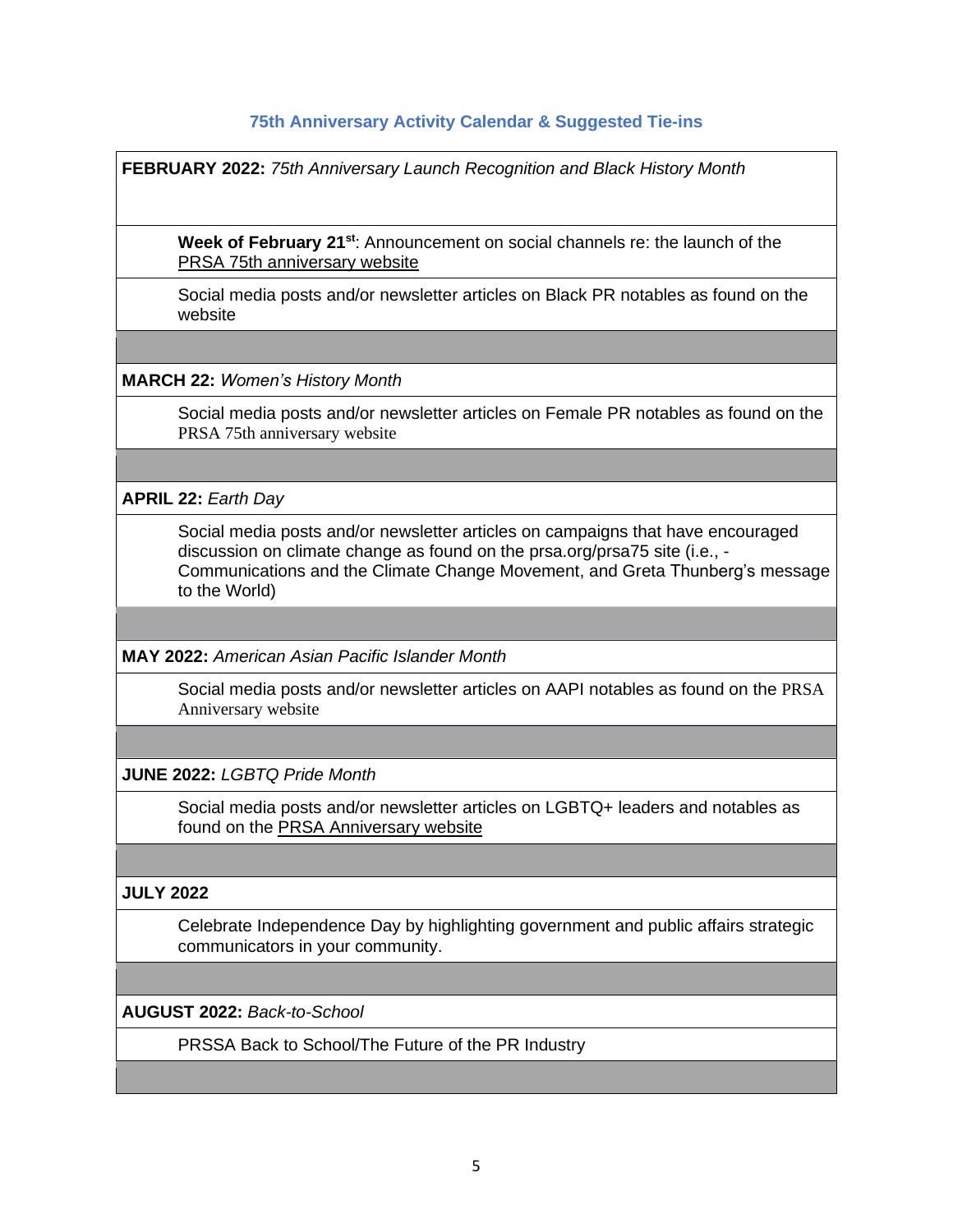**SEPTEMBER 2022:** *Hispanic Heritage Month*

Social media posts and/or newsletter articles on Hispanic/Latinx notables in PR and PRSA

PRSSA 75th Anniversary Campaign

## **OCTOBER 2022**

Social posts about ICON and the Opening Night Reception celebrating 75<sup>th</sup> Anniversary.

**NOVEMBER 2022:** *Native American History Month, Veterans Day and ICON*

Social media posts and/or newsletter articles on Native American notables as found on the PRSA [Anniversary](https://prsa.org/prsa75) website

Social media posts and/or newsletter articles on notable military PR leaders as found on the PRSA [Anniversary](https://prsa.org/prsa75) website; in recognition of Veterans Day (Thursday, Nov. 11, 2022)

ICON 2022 Celebration (Nov. 13-15, Grapevine, Texas)

#### **DECEMBER 2022**

75th Anniversary Wrap-Up/New York City Event Promo

Membership Promotion

PRSSA Membership Campaign Fundraising

75th Anniversary survey (no later than 2nd week)

**JANUARY 17, 2023:** *PRSA 75th Anniversary*

• Anniversary celebration (New York City)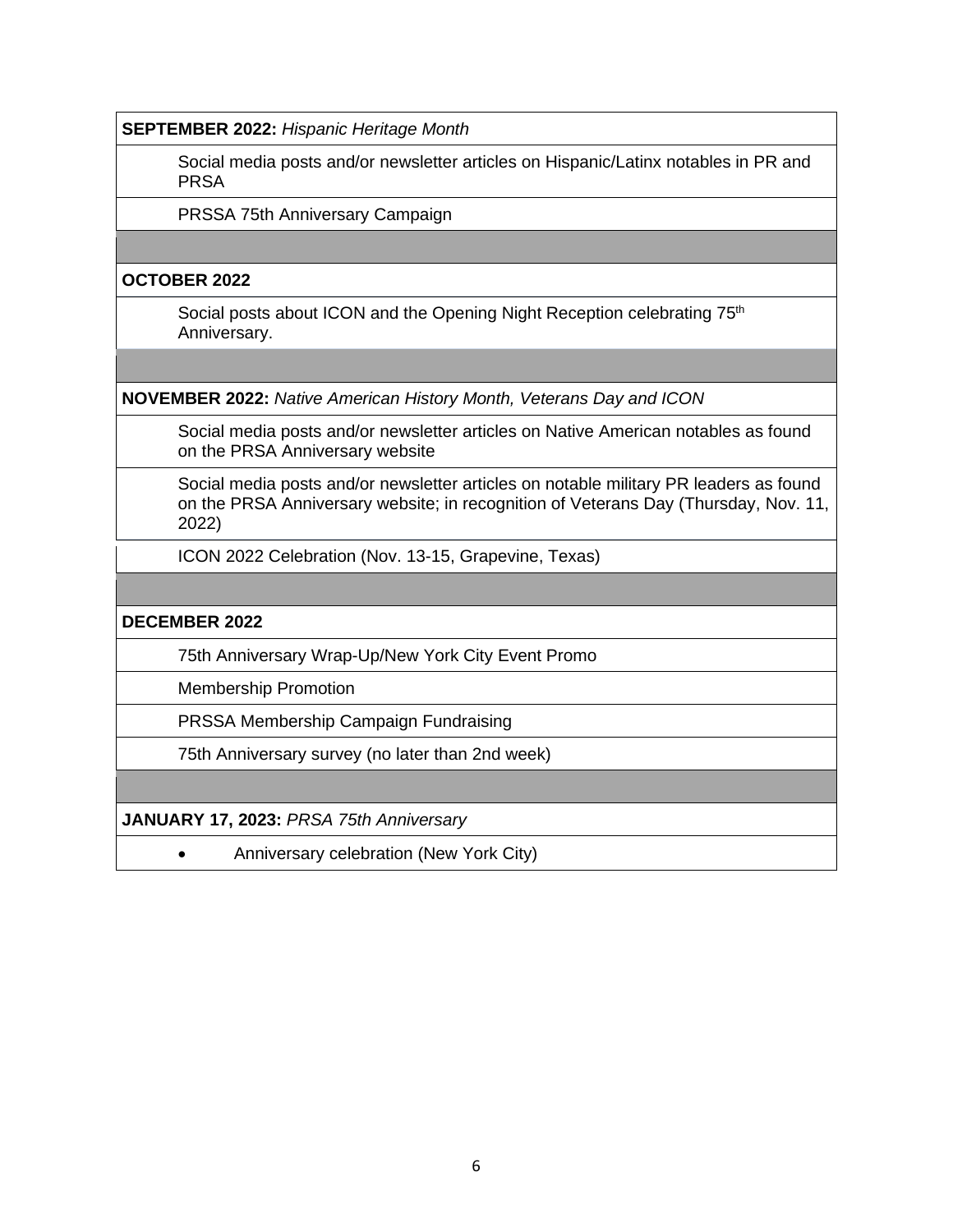# **PRSA Milestones**

| 1947 | The Public Relations Journal is an open-access peer-reviewed, electronic<br>academic journal covering topics having to do with public relations and<br>communication studies. It is published quarterly by the Public Relations Society<br>of America. The Public Relations Journal was established in 1945 by Rex F.<br>Harlow (American Council on Public Relations). After this council and the<br>National Association of Public Relations Counsel merged to form the Public<br>Relations Society of America in 1947, it became a monthly publication of the<br>latter society                                                           |
|------|----------------------------------------------------------------------------------------------------------------------------------------------------------------------------------------------------------------------------------------------------------------------------------------------------------------------------------------------------------------------------------------------------------------------------------------------------------------------------------------------------------------------------------------------------------------------------------------------------------------------------------------------|
| 1947 | <b>First PRSA Chapters chartered:</b><br>San Francisco<br>Los Angeles<br>New York<br>Hawaii<br>Detroit<br>Chicago (1948)                                                                                                                                                                                                                                                                                                                                                                                                                                                                                                                     |
| 1949 | PRSA publishes its first code of professional standards, addressing<br>"responsibility for the good character and reputation of the public relations<br>professional."                                                                                                                                                                                                                                                                                                                                                                                                                                                                       |
| 1950 | In 1950 PRSA adopted its first code of ethics to provide its members with<br>guidance on the ethical practice of the profession. In 1954 and again in 1959 the<br>code was updated to provide for enforcement. The level of public trust PRSA<br>members seek as they serve the public good means they have taken on a<br>special obligation to operate ethically. To this day the PRSA Code of Ethics<br>applies to PRSA members and is designed to be a useful guide for them as they<br>carry out their ethical responsibilities. The code is designed to anticipate and<br>accommodate, by precedent, ethical challenges that may arise. |
| 1952 | Publication of the first edition of Cutlip and Center's "Effective Public Relations,"<br>which "paved the way for the development of hundreds of courses about public<br>relations at colleges and universities in the USA," in the words of Boston<br>University communications professor Don Wright.                                                                                                                                                                                                                                                                                                                                       |
| 1956 | Formation of IPR, which recognized "the science beneath the art" of public<br>relations.                                                                                                                                                                                                                                                                                                                                                                                                                                                                                                                                                     |
| 1964 | Established in 1964, the Accreditation in Public Relations (APR) credential is the<br>public relations profession's only national post-graduate certification program.<br>The APR designation signifies a high level of skill and competency in the public<br>relations field.                                                                                                                                                                                                                                                                                                                                                               |
| 1967 | The Public Relations Student Society of America (PRSSA) is established as the<br>foremost organization for students interested in public relations and<br>communications. PRSSA advocates rigorous academic standards for public<br>relations education, the highest ethical principles and diversity in the profession.                                                                                                                                                                                                                                                                                                                     |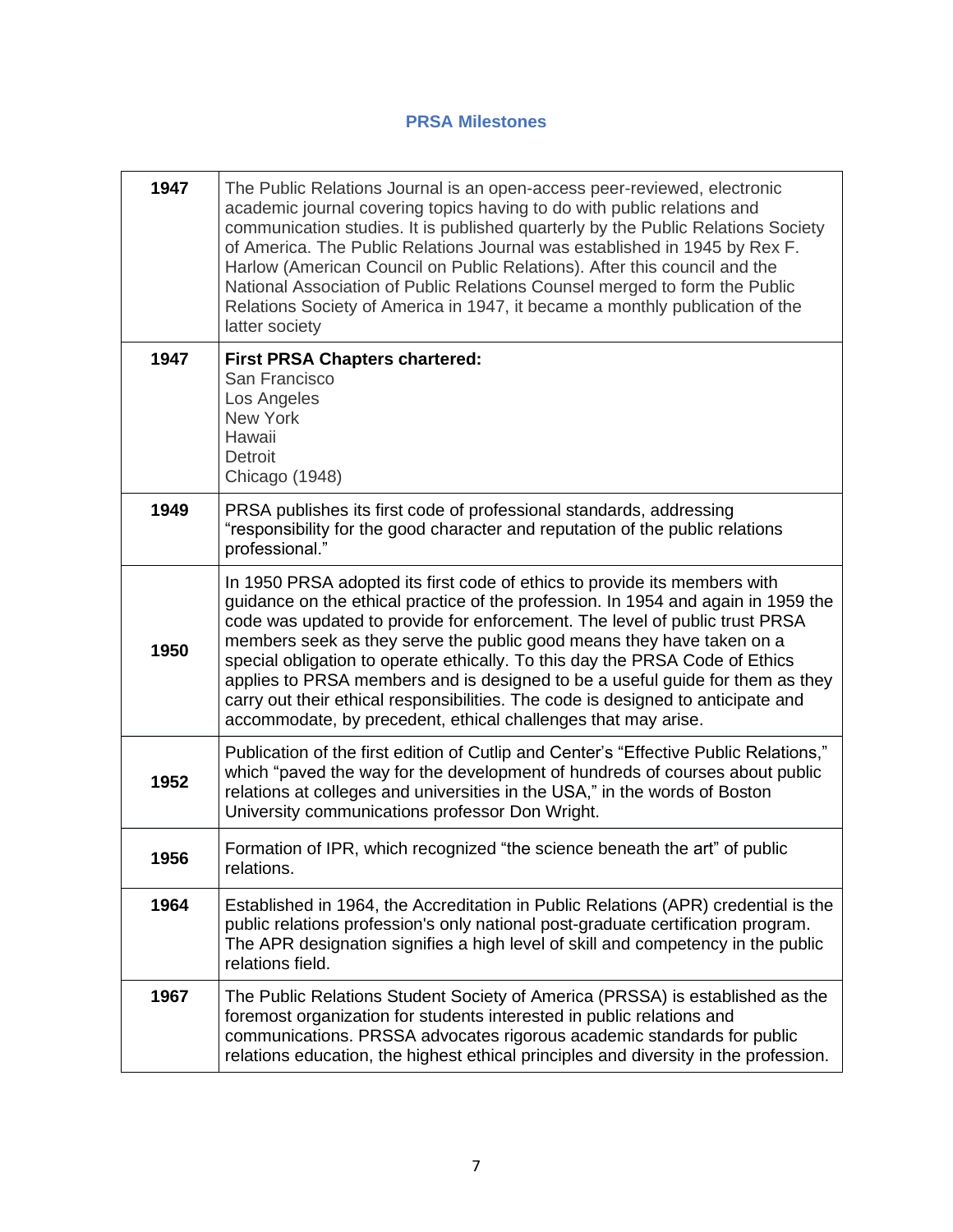| 1968 | The PRSA Board of Directors chartered the first PRSSA Chapters on April 4,<br>1968, at nine qualified schools: University of Florida, University of Houston,<br>University of Maryland, The Ohio State University, San Jose State University,<br>University of Southern California, University of Texas at Austin, Utica College<br>and West Virginia University. PRSSA began with just 196 members. |
|------|------------------------------------------------------------------------------------------------------------------------------------------------------------------------------------------------------------------------------------------------------------------------------------------------------------------------------------------------------------------------------------------------------|
| 1973 | Creation of the Commission on Public Relations Education (CPRE), a<br>recognition by educators and practitioners of the importance of university-level<br>public relations education. The Commission was an attempt at standardizing PR<br>education and professionalizing the field. It led to the establishment of PRSA's<br>certification of education in public relations (CEPR).                |
| 1973 | Betsy Plank is installed as PRSA's first female president.                                                                                                                                                                                                                                                                                                                                           |
| 1977 | PRSA revises its Code of Ethics with a new Declaration of Principles reflecting a<br>commitment to human rights                                                                                                                                                                                                                                                                                      |
| 1982 | PRSA adopts the following definition of public relations: "Public relations helps<br>an organization and its publics adapt mutually to each other."                                                                                                                                                                                                                                                  |
| 1988 | PRSA adopts a three-part code of ethics, adding a pledge of professional<br>conduct and a detailed list of appropriate behaviors for PR practitioners.                                                                                                                                                                                                                                               |
| 1989 | The PRSA College of Fellows, founded in 1989, is the gold standard of the<br>world's largest association of PR professionals.                                                                                                                                                                                                                                                                        |
| 1989 | PRSA launched a scholarship program for students of African American/Black,<br>Hispanic/Latino, Asian, Native American, Alaskan Native or Pacific Islander<br>ancestry.                                                                                                                                                                                                                              |
| 1990 | PRSA established the D. Parke Gibson Pioneer Award. It is PRSA's highest<br>individual honor presented to a PR professional who has contributed to<br>increasing awareness of public relations within multicultural communities.                                                                                                                                                                     |
| 1990 | The PRSA's philanthropy arm, the PRSA Foundation, was founded as an<br>independent, 50I(c)3 charitable foundation that works to attract and support a<br>diverse range of outstanding student talent in the industry.                                                                                                                                                                                |
| 1994 | PRSA publishes its first public relations newspaper, Public Relations Tactics, in<br>July.                                                                                                                                                                                                                                                                                                           |
| 1995 | The Strategist, a quarterly public relations magazine, debuts in the spring.                                                                                                                                                                                                                                                                                                                         |
| 1996 | Luis W. Morales, APR, Fellow PRSA becomes the first Hispanic president of<br>PRSA.                                                                                                                                                                                                                                                                                                                   |
| 1997 | Debra A. Miller, Ed.D., APR, Fellow PRSA becomes the first woman of color,<br>first African-American president and first educator to lead PRSA.                                                                                                                                                                                                                                                      |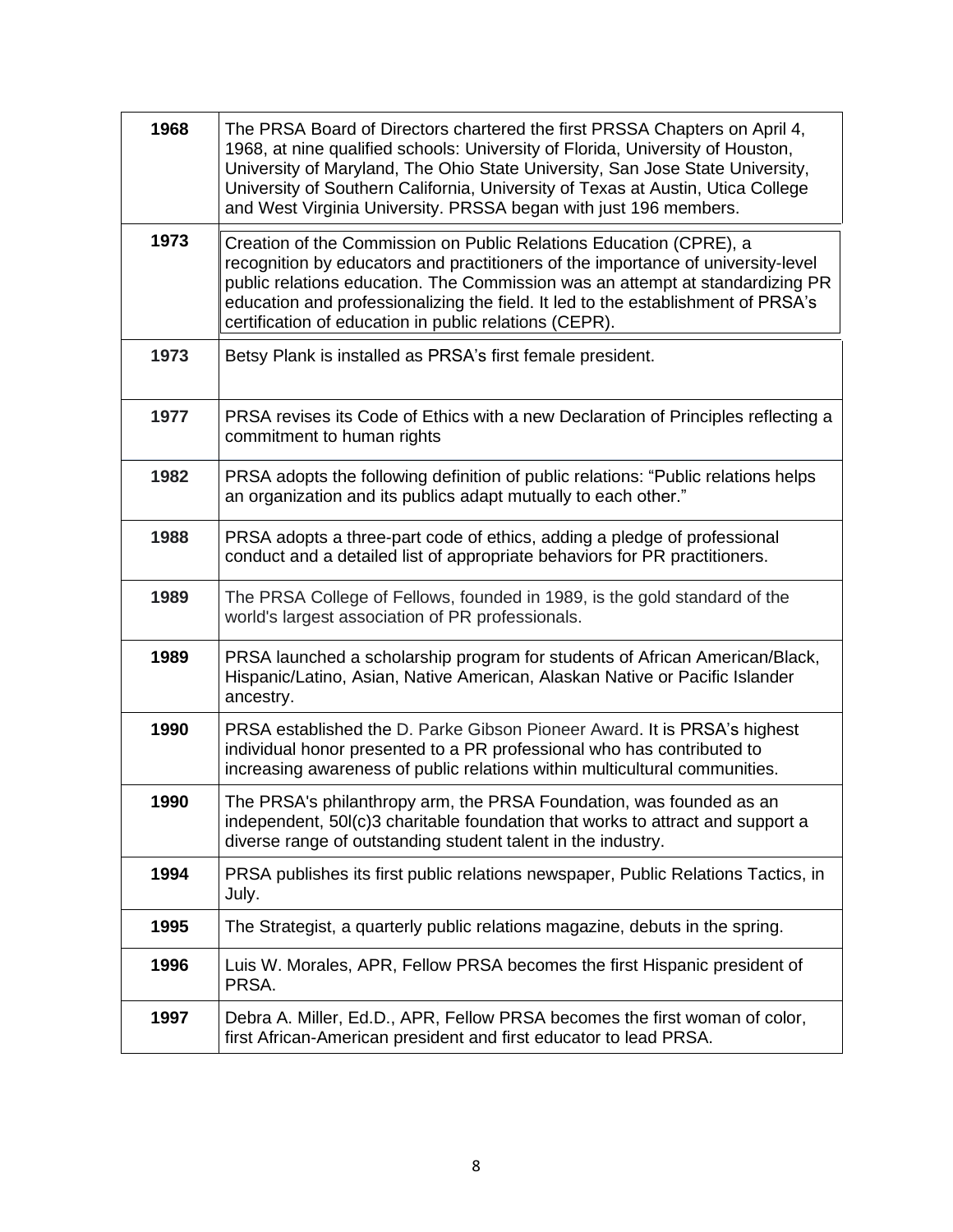| 1999 | First PRSA international Certification in Public Relations Education: Seneca<br>(Canada) was certified in 1999, though it expired in 2017. Universidad de la<br>Empresa-Argentina was certified in public relations in 2005.  |
|------|-------------------------------------------------------------------------------------------------------------------------------------------------------------------------------------------------------------------------------|
| 2004 | Del Galloway becomes PRSA's first openly gay president and establishes the<br>organization's National Diversity Committee.                                                                                                    |
| 2007 | First PRSSA International Chapter, Universidad de la Empresa-Argentina,<br>created in 2007.                                                                                                                                   |
| 2009 | PRSA launches its blog, PRsay, in January.                                                                                                                                                                                    |
| 2010 | D&I takes on greater prominence within PRSA with the intentional leadership<br>decision to enfold the multicultural section and formally establish the National<br>D&I Committee.                                             |
| 2011 | PRSA conducts a yearlong crowdsourcing campaign to modernize the definition<br>of public relations.                                                                                                                           |
| 2012 | PRSA adopts the following definition of public relations: "Public relations is a<br>strategic communication process that builds mutually beneficial relationships<br>between organizations and their publics"                 |
| 2018 | PRSA unveils its newest publication, Strategies & Tactics, a monthly news<br>magazine available in both print and online formats. At the same time, PRSA<br>retires the original publications, PR Tactics and The Strategist. |
| 2020 | PRSA approves its first 3-year Diversity & Inclusion Strategic Plan.                                                                                                                                                          |
| 2020 | PRSA launches first-ever virtual ICON during Covid pandemic.                                                                                                                                                                  |
| 2022 | PRSA launches two new D&I Programs: Black Voices Affinity Group and<br>Hispanic-Latino Affinity Group.                                                                                                                        |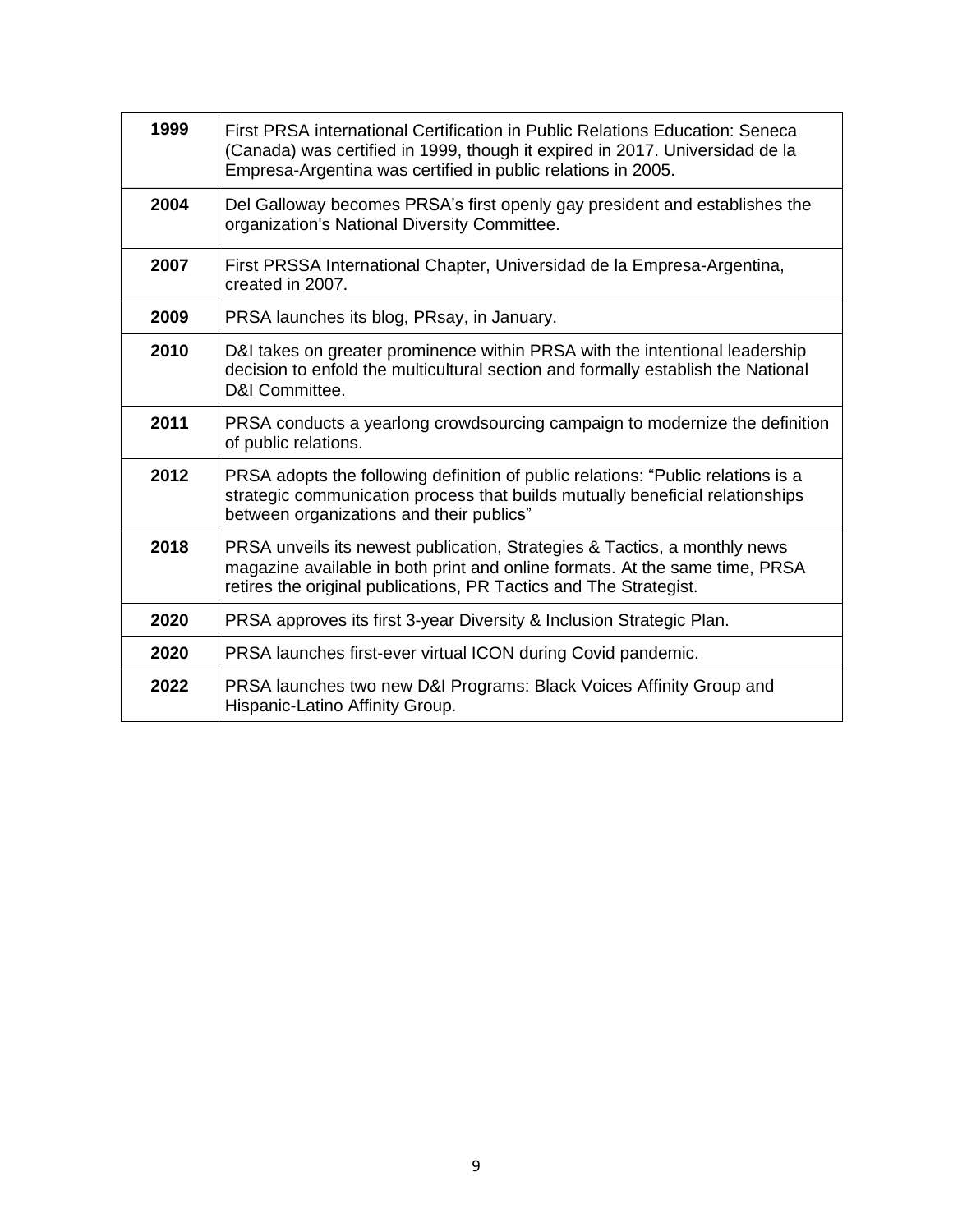#### **PRSA Chapters Charter Dates**

*(\*Charter Chapter are those begun at the initiation of the organization)*

| <b>Date</b> | <b>Chapter</b>                            |
|-------------|-------------------------------------------|
| 1947        | Detroit (*Charter Chapter)                |
| 1947        | Hawaii (*Charter Chapter)                 |
| 1947        | Los Angeles (*Charter Chapter)            |
| 1947        | New York (*Charter Chapter)               |
| 1947        | San Francisco Bay Area (*Charter Chapter) |
| 1948        | Chicago (*Charter Chapter)                |
| 1949        | Minnesota                                 |
| 1949        | <b>National Capital</b>                   |
| 1949        | St. Louis                                 |
| 1950        | <b>Central Ohio</b>                       |
| 1950        | Houston                                   |
| 1950        | <b>North Texas</b>                        |
| 1969        | Akron                                     |
| 1951        | <b>Boston</b>                             |
| 1951        | Cincinnati                                |
| 1951        | <b>Greater Cleveland</b>                  |
| 1951        | Northwest Ohio                            |
| 1952        | Georgia                                   |
| 1952        | Memphis                                   |
| 1952        | <b>New Orleans</b>                        |
| 1952        | Oklahoma City                             |
| 1952        | Philadelphia                              |
| 1952        | Rochester                                 |
| 1953        | Pittsburgh                                |
| 1954        | Nebraska                                  |
| 1955        | <b>Central New York</b>                   |
| 1955        | <b>Connecticut Valley</b>                 |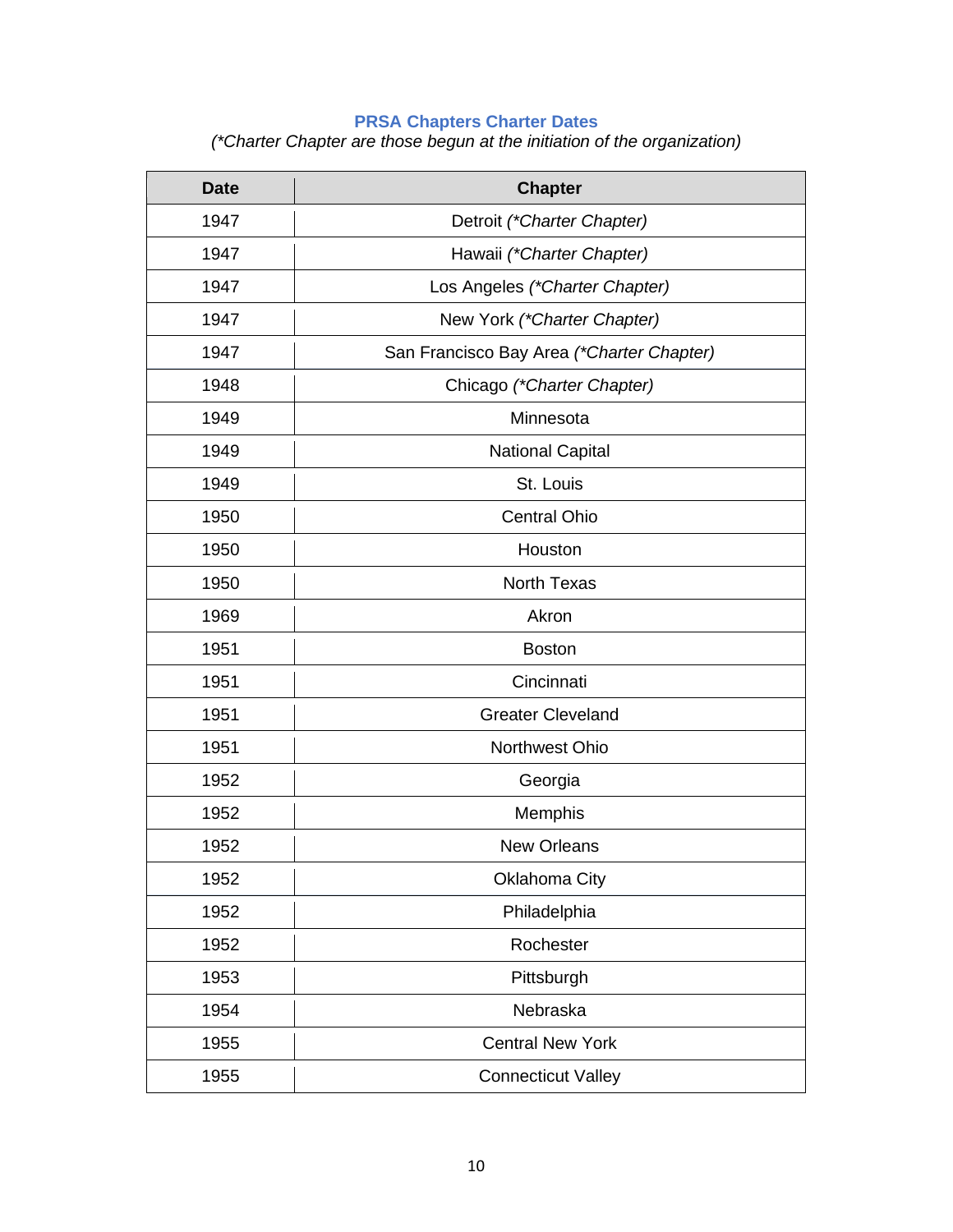| 1955 | Miami                      |
|------|----------------------------|
| 1959 | Portland-Metro             |
| 1957 | <b>Bluegrass</b>           |
| 1957 | Colorado                   |
| 1957 | Hoosier                    |
| 1957 | San Antonio                |
| 1958 | <b>New Mexico</b>          |
| 1959 | San Diego County           |
| 1961 | <b>Greater Kansas City</b> |
| 1961 | Kansas                     |
| 1961 | Maryland                   |
| 1961 | New Jersey                 |
| 1961 | <b>PRSA Richmond</b>       |
| 1961 | Valley of the Sun          |
| 1962 | <b>Silicon Valley</b>      |
| 1963 | Arkansas                   |
| 1963 | Buffalo/Niagara            |
| 1963 | <b>Orange County</b>       |
| 1964 | Tampa Bay                  |
| 1965 | California Inland Empire   |
| 1966 | Alabama                    |
| 1966 | Austin                     |
| 1966 | Dayton-Miami               |
| 1966 | Tulsa                      |
| 1967 | North Carolina             |
| 1967 | South Carolina             |
| 1967 | Westchester/Fairfield      |
| 1968 | Central Iowa               |
| 1968 | <b>Puget Sound</b>         |
| 1969 | West Michigan              |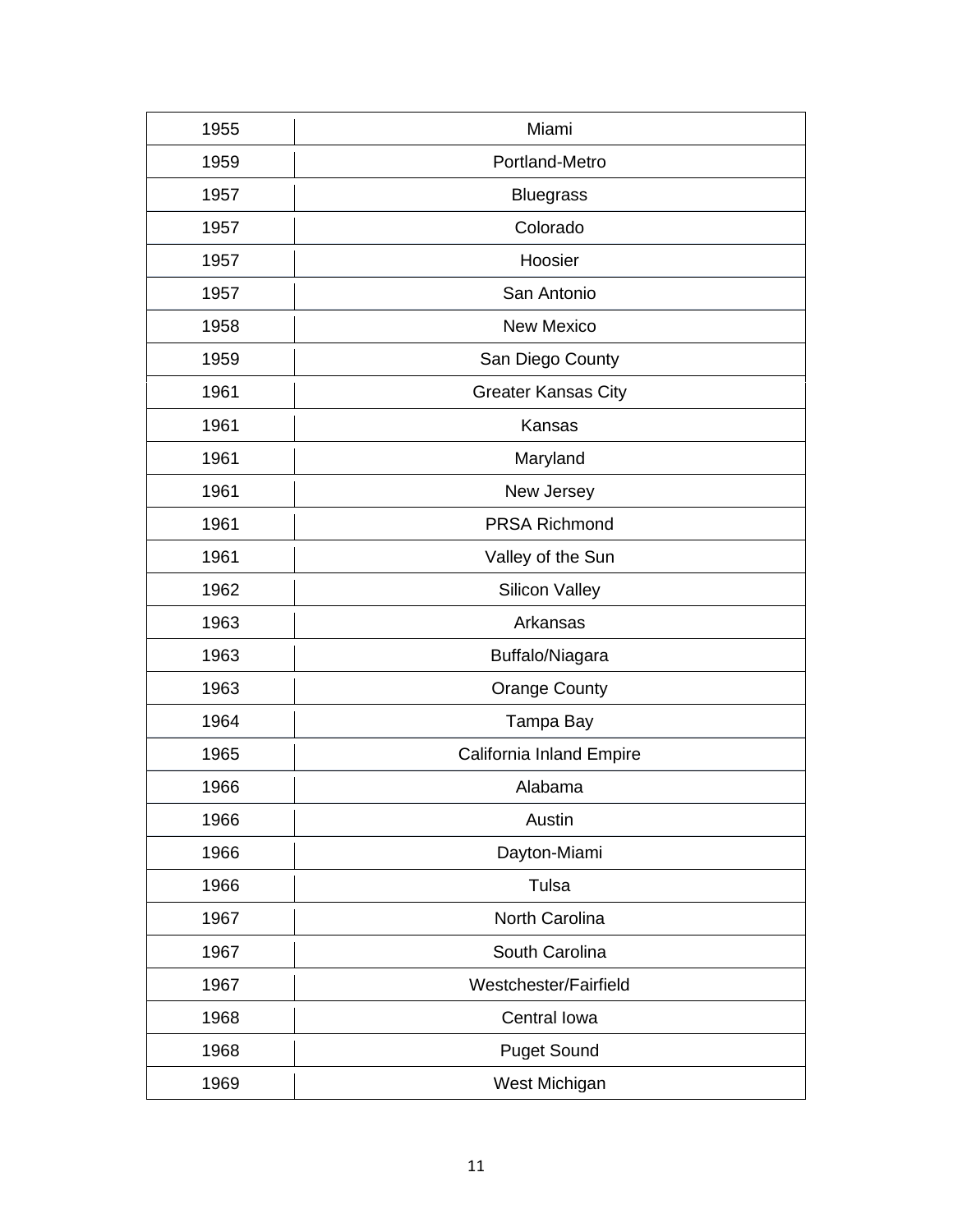| 1971 | Madison                     |
|------|-----------------------------|
| 1973 | Nashville                   |
| 1973 | Rio Grande                  |
| 1973 | Volunteer                   |
| 1974 | North Florida               |
| 1975 | <b>Desert Sands</b>         |
| 1976 | Alaska                      |
| 1976 | <b>Finger Lakes</b>         |
| 1978 | <b>Central Illinois</b>     |
| 1978 | Charlotte                   |
| 1978 | <b>Quad Cities</b>          |
| 1979 | Gulfstream                  |
| 1979 | Idaho                       |
| 1979 | Southern Arizona            |
| 1979 | West Virginia               |
| 1980 | Central Michigan            |
| 1980 | <b>Greater Spokane</b>      |
| 1980 | North Louisiana             |
| 1981 | Orlando Regional            |
| 1981 | <b>Tar Heel</b>             |
| 1982 | <b>Central Texas</b>        |
| 1982 | Hampton Roads Virginia      |
| 1982 | Southeastern New England    |
| 1982 | Yankee                      |
| 1983 | <b>Baton Rouge</b>          |
| 1984 | Mid-Missouri                |
| 1984 | <b>Southern Connecticut</b> |
| 1984 | Thoroughbred                |
| 1986 | Central Pennsylvania        |
| 1986 | Sierra Nevada               |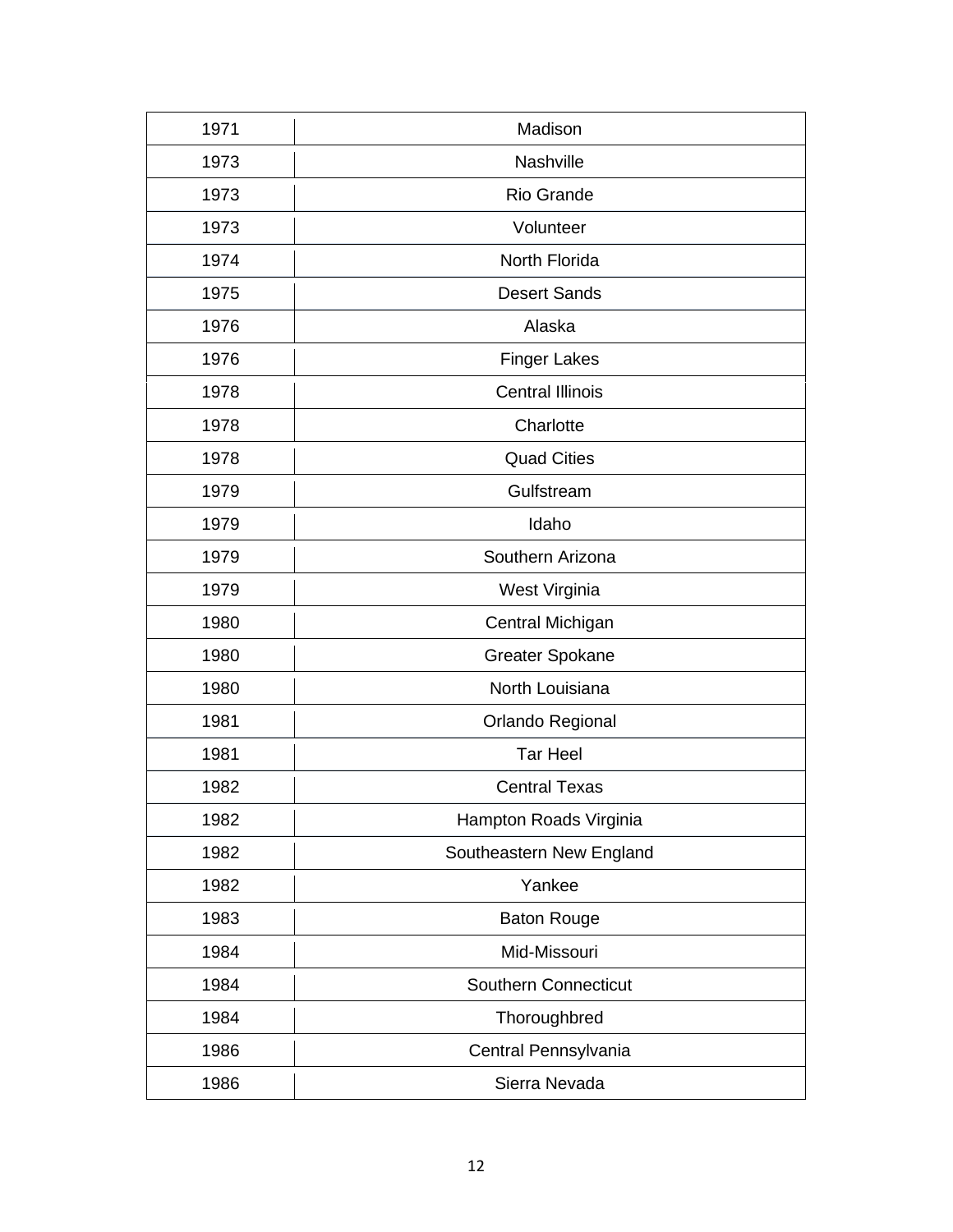| 1987 | California Capital            |
|------|-------------------------------|
| 1988 | <b>Cedar Valley</b>           |
| 1988 | Delaware                      |
| 1988 | Palm Beach                    |
| 1988 | <b>White Pine</b>             |
| 1989 | <b>Central Chesapeake</b>     |
| 1991 | <b>Greater Oregon</b>         |
| 1992 | <b>Blue Ridge</b>             |
| 1992 | <b>Central Massachusetts</b>  |
| 1992 | <b>Fresno/Central Valley</b>  |
| 1992 | <b>Greater Dubuque</b>        |
| 1992 | <b>Greater Fort Worth</b>     |
| 1992 | <b>Utah Valley</b>            |
| 1993 | <b>Coastal Carolina</b>       |
| 1994 | Lookout                       |
| 1994 | <b>Pikes Peak</b>             |
| 1995 | <b>DelMar</b>                 |
| 2015 | California Gold Coast         |
| 2016 | <b>West Texas</b>             |
| 2016 | <b>River Cities</b>           |
| 2018 | Mid-Columbia                  |
| 2019 | <b>Western North Carolina</b> |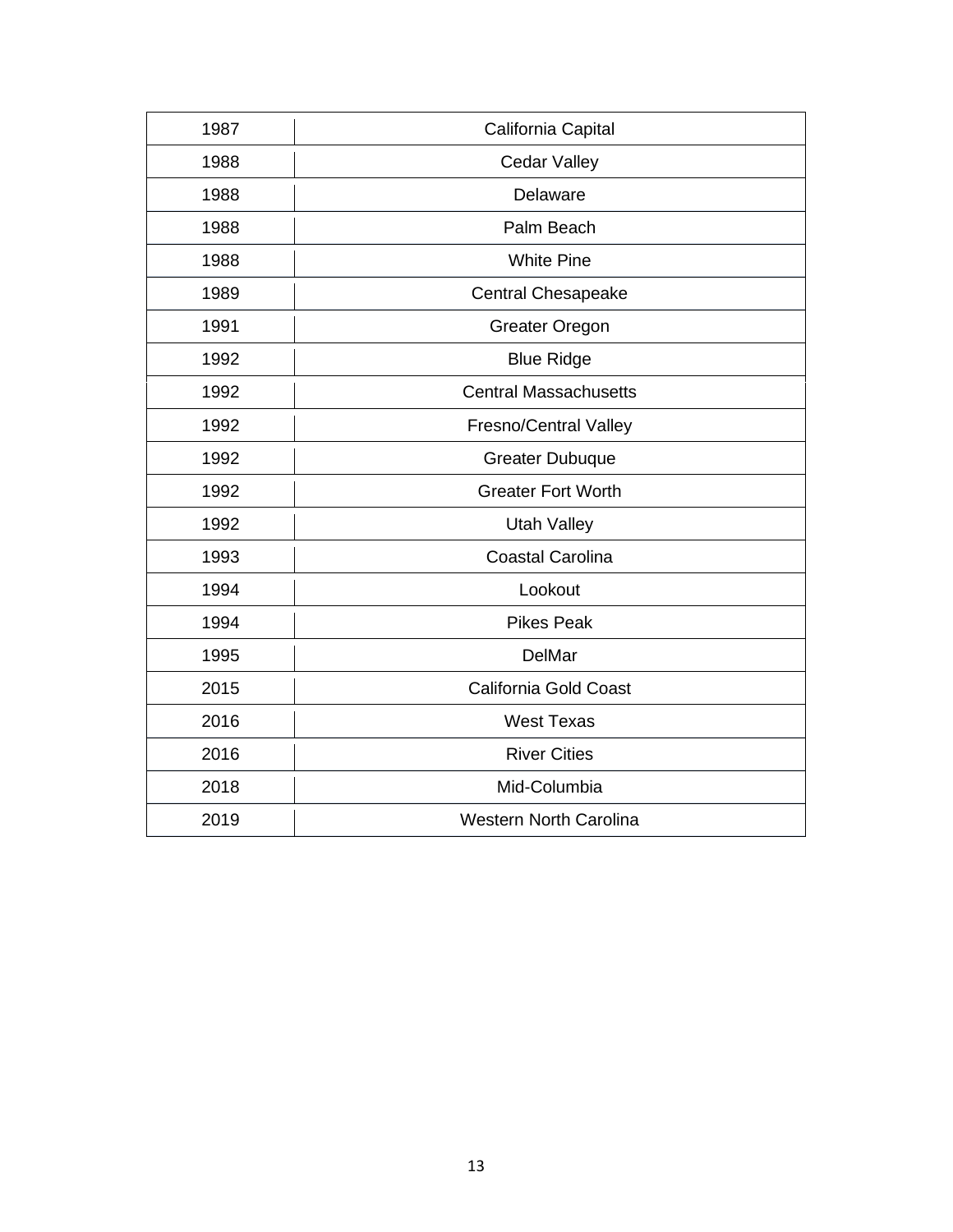# **Localized Content Suggestions**

To keep the 75th anniversary vibrant and relevant to your Chapter, District and Section, below are suggested content ideas to build upon by your newsletter or social media content person. During 2022, generalized ghostwritten copy will be provided to consider for use on the below topics. These will be shared so you can customize based on your specific location. Here are some examples below:

- LOCAL MEDIA MARKET
	- $\circ$  Submit an op-ed (supplied by HQ) to your local business media outlet (bylined by Chapter president) to discuss the impact of PR and the future (print date: Jan. 17, 2023).
- NEWSLETTER CONTENT SUGGESTIONS
	- $\circ$  Include an article for your next newsletter marking the 75th anniversary year of recognition (see draft below) bylined by the Chapter president.
	- o Newsletter article commemorating the PRSA 75th Anniversary, and why it's such an important milestone.
	- o Expanded Chapter newsletter article for February, Black History Month about a Black PR pioneer, using data from the 75th [anniversary](https://prsa.org/75) website or information on local Black History PR notables.
	- o Expanded Chapter newsletter article for March, Women's History Month on Female PR pioneers, using data from the 75th [anniversary](https://prsa.org/75) website or information on local female PR notables.
	- $\circ$  Expanded Chapter newsletter article for May, AAPI Month on Asian/Pacific Islander PR pioneers, using data from the 75th [anniversary](https://prsa.org/75) website or information on local such PR notables.
	- o Expanded Chapter newsletter article for June, Pride Month on LGBTQ+ PR pioneers, using data from the 75th anniversary website or information on local LGBTQ+ PR notables.
- SOCIAL MEDIA
	- $\circ$  Leverage information from the calendar and/or the newsletter articles for social media content.
	- $\circ$  Place a link to the 75th PRSA [anniversary](https://prsa.org/75) site on your Chapter, District or Section website home page.
	- o Make sure to follow PRSA National and re-post updates to your LinkedIn, Facebook/Twitter/etc., accounts
- LOCALIZED EVENTS
	- o Host a PRSA Anniversary party on Jan. 17, 2023.
	- $\circ$  Incorporate information on PRSA's 75th Anniversary into any applicable awards program, annual event, fundraiser or other piece of programming that occurs at the Chapter, District or Section level.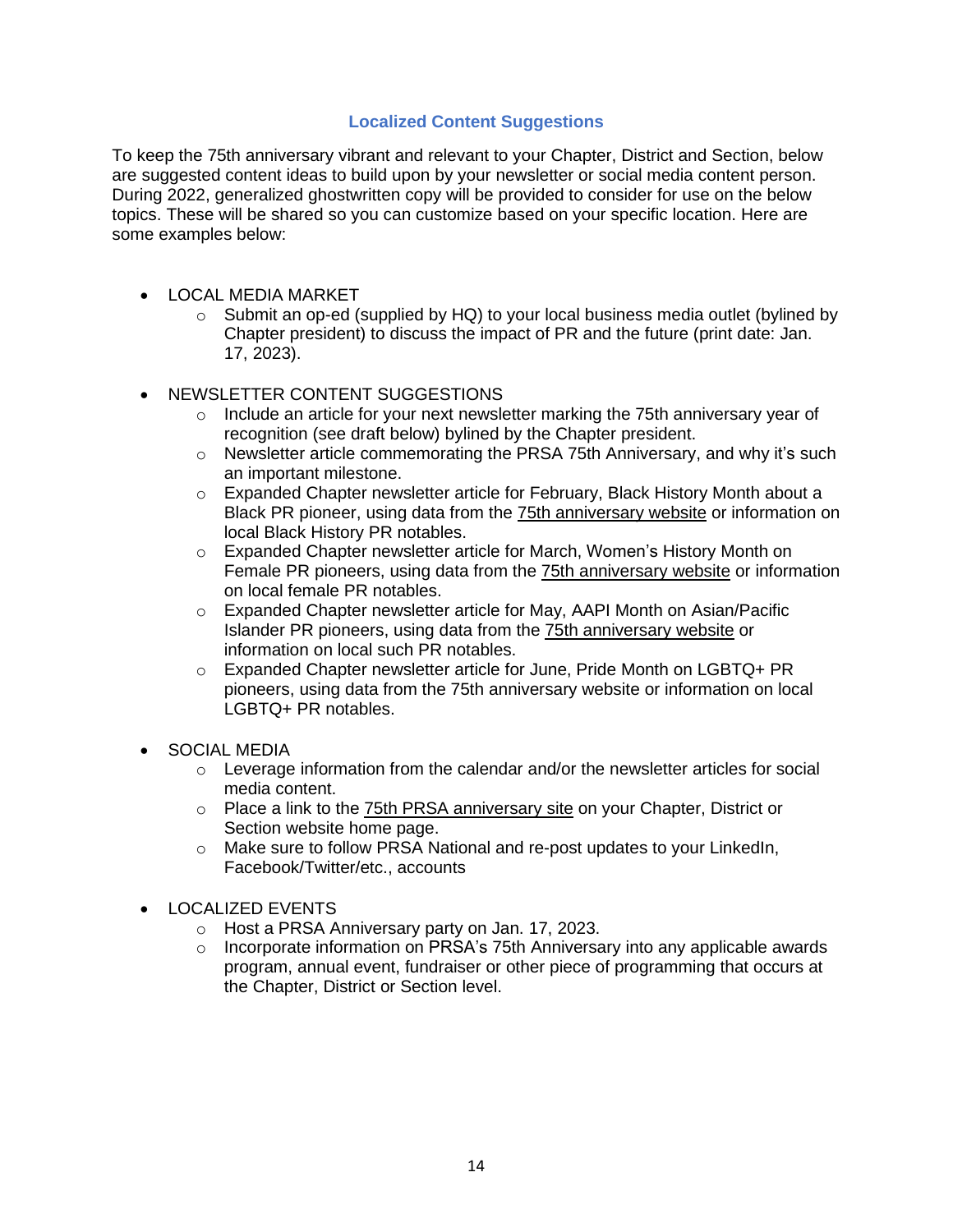#### **Chapter President January 2022 Article for Newsletter SAMPLE DRAFT BELOW; CUSTOMIZE FOR YOUR NEEDS**

2022 marks the 75th anniversary of PRSA. This celebration is not intended to just be a party to recognize the organization's "birthday." It is an opportunity to highlight PRSA's role in shaping the public relations profession.

This milestone is a time for us to reflect and recognize the contributions our profession has made here in **[INSERT STATE/CITY NAME OF CHAPTER]** as well as the accomplishments of past, current and future generations of practitioners. It is critical for us to continue advocating the importance of ensuring our profession is diverse, equitable and inclusive, and to continue to identify and define leading practices.

The 75th Anniversary Task Force developed three important goals for this milestone celebration, which include:

- Build awareness of the historical achievements and future direction of PRSA to bring in new members, allies and supporters.
- Heighten support and pride from our members for the 75th anniversary celebration.
- Drive student support of the 75th anniversary celebration through outreach to our local PRSSA Chapters.

PRSA National is asking each Chapter, District and Section as well as PRSSA chapters and faculty advisors to join together to tell the story of how important the work we do every single day is advancing our profession.

This year, let's not just focus on the past but also on the present and future of PR to educate those outside of our industry about the crucial, and often invisible, role that we play in business, media and society. Our Chapter has so many great stories and moments of pride to reflect on and the anniversary provides us with yet another reason to share them.

Finally, this celebration will not only be inward-looking. While the focus will be on our members, PRSA National will be both deliberate and methodical in using this milestone to find ways to engage new members, former PRSA members and other stakeholders that our conducive to growing both our organization and our reputations as practitioners.

I hope you are as excited as I am for the opportunity to ensure that the work we do every day for our businesses, clients, students and society is recognized and appreciated.

It's a time to celebrate! Let's work together to demonstrate the impact of our profession in 2022 and beyond.